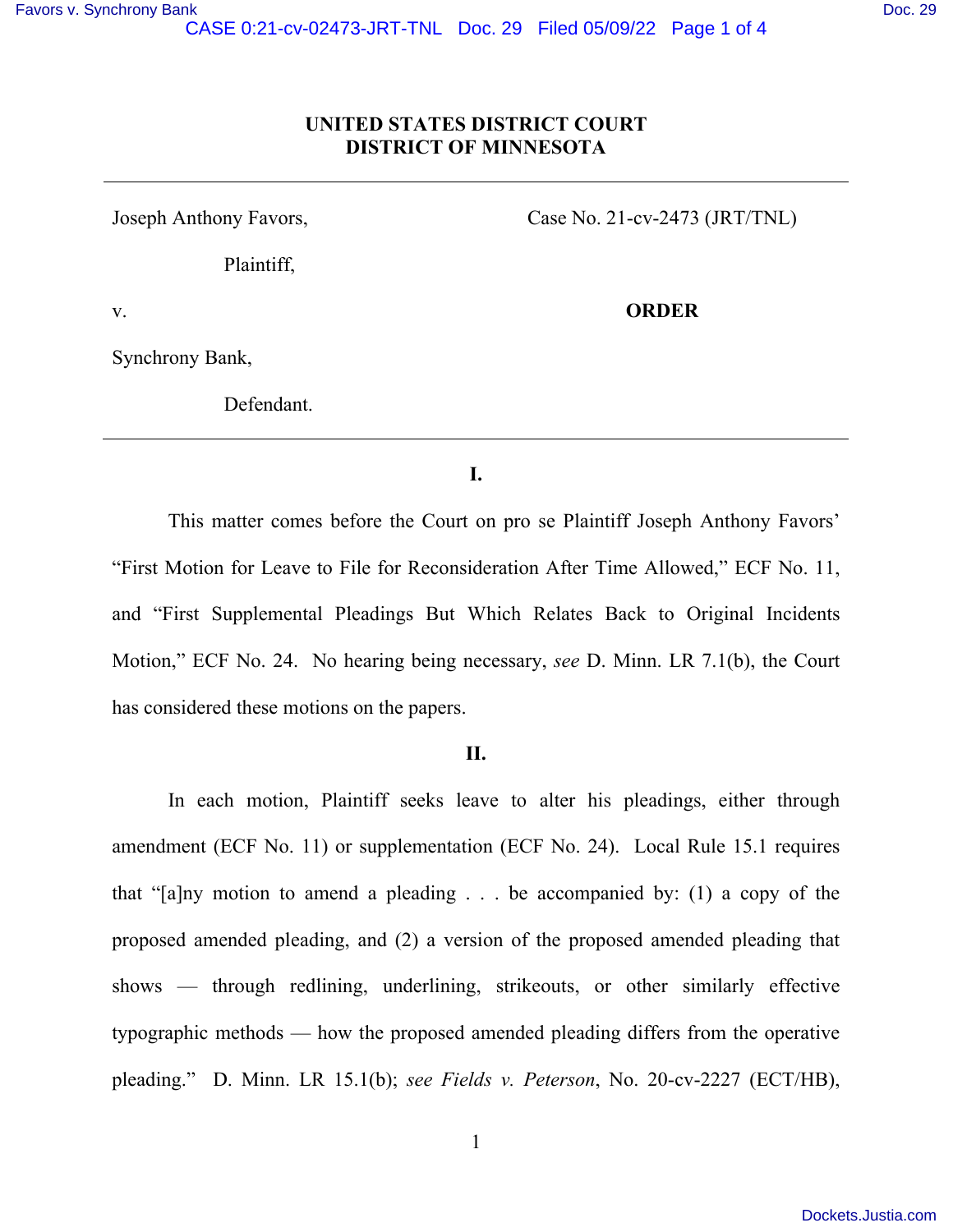2021 WL 2302102, at \*3-4 (D. Minn. Mar. 18, 2021) (applying D. Minn. LR 15.1 to supplementation request), *affirmed*, 2021 WL 2302102 (D. Minn. May 3, 2021). Neither motion was filed in compliance with Local Rule 15.1.

While Plaintiff's first motion, ECF No. 11, was accompanied by a proposed Second Amended Complaint, ECF No. 11-1, Plaintiff did not provide the required explanatory version demonstrating how the proposed Second Amended Complaint differs from the Amended Complaint, ECF No. 9.

Plaintiff's second motion, ECF No. 24, purports to "add a Defendant, and incidents that have occurred after the Complaint was filed." ECF No. 24 at 1. There is no proposed amended pleading, just a hodgepodge of paragraphs. While some of those paragraphs would seem to be expounding on certain existing counts, *see, e.g.*, ECF No. 27 at 2 ("Claim Three," "Claim Four"), they do not match up with those same enumerated counts in prior iterations of the pleadings. *Compare, e.g.*, Claim Three in the Amended and Second Amended Complaints ("The Fair Credit Report Act ('FCRA') 15 USCS [sic] § 1681, et seq." (footnote omitted)), ECF Nos. 9 at 18, 11-1 at 22, *with* Claim Three in ECF No. 27 at 2 ("The Equal Credit Opportunity Act (ECOA), 15 U.S.C.S. [sic] 1691(a)(3), et seq."); Claim Four in the Amended and Second Amended Complaints ("The Fair Credit Billing Act ('FCBA') 15 USCS [sic] § 1666, et seq."), ECF No. 9 at 19, ECF No. 11-1 at 23, *with* Claim Four in ECF No. 27 at 2 ("The Equal Rights Under the Law U.S.C.S. [sic] § 1981(A-C)) [sic], et seq."). Nor is the new defendant identified. Plaintiff essentially "leaves it to the reader to integrate his new materials into his earlier pleadings. This puts an unacceptable burden on the Court and Defendant[] . . . ." *Fields*,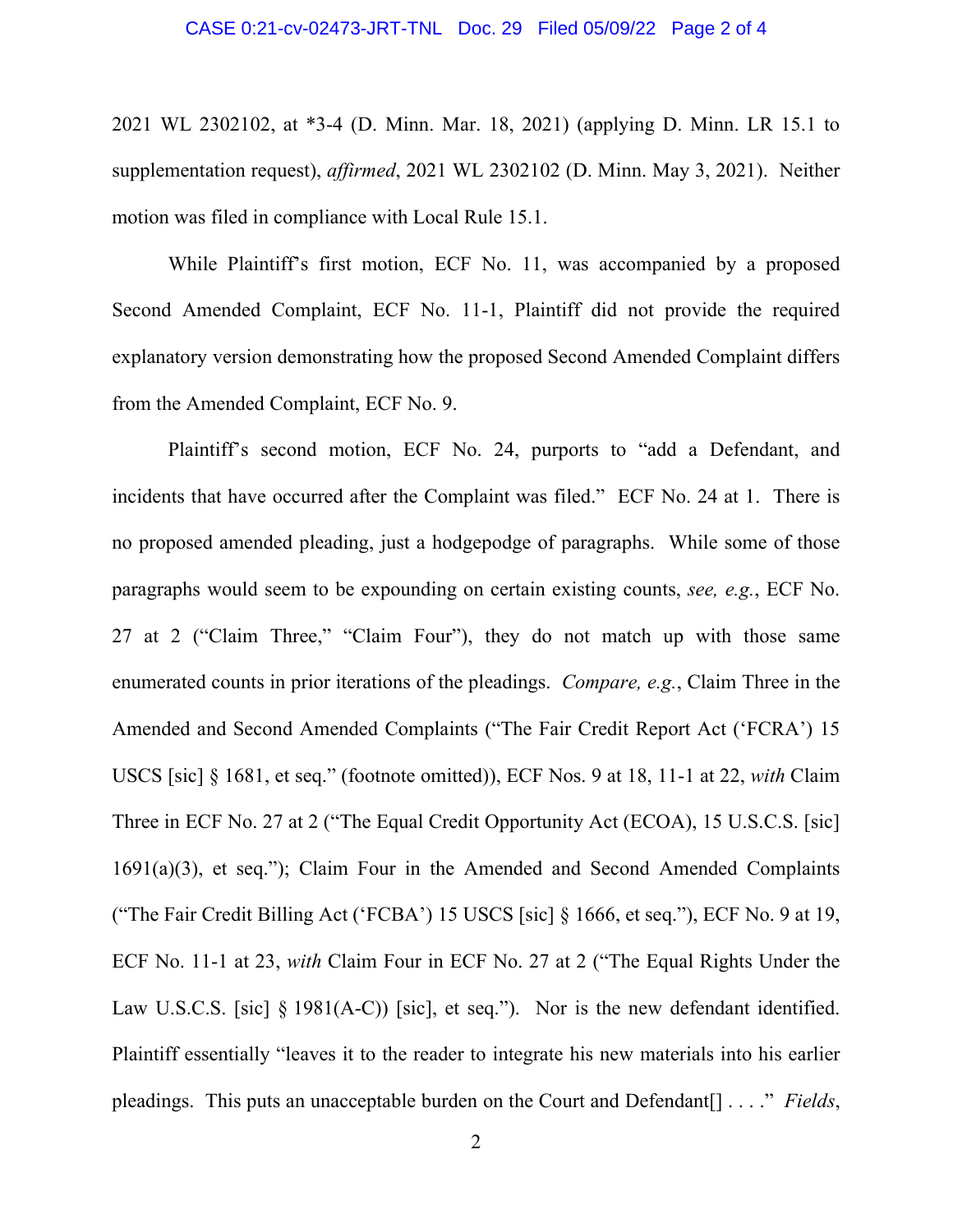#### CASE 0:21-cv-02473-JRT-TNL Doc. 29 Filed 05/09/22 Page 3 of 4

2021 WL 2302102, at \*4; *cf. Meehan v. United Consumers Club Franchising Corp.*, 312 F.3d 909, 914 (8th Cir. 2002) (court "not required to engage in a guessing game" regarding new allegations).

Plaintiff's pro se status does not excuse him from following the Federal Rules of Civil Procedure and Local Rules of this Court. *See, e.g.*, *Bunch v. Univ. of Arkansas Bd. of Trustees*, 863 F.3d 1062, 1067 (8th Cir. 2017); *Bennett v. Dr. Pepper/Seven Up, Inc.*, 295 F.3d 805, 808 (8th Cir. 2002). Plaintiff's failure to comply with this Court's Local Rules is alone sufficient to deny his motions. *See, e.g.*, *Ellis v. City of Minneapolis*, 518 F. App'x 502, 504-05 (8th Cir. 2013); *O'Neil v. Simplicity, Inc.*, 574 F.3d 501, 505 (8th Cir. 2009). Indeed, this failure to comply with Local Rule 15.1 has served as a basis for denying prior motions to amend filed by Plaintiff in other actions on at least two occasions. *See, e.g.*, *Favors v. Ensz*, No. 20-cv-1378 (SRN/DTS), 2021 WL 3293539, at \*4 (D. Minn. Aug. 2, 2021); *Favors v. Comenity Capital Bank*, No. 18-cv-1857 (JNE/LIB), slip op. at 2-3 (D. Minn. Jan. 7, 2019).

Defendant did not object to Plaintiff's first motion, ECF No. 11, and filed a motion to dismiss treating the proposed Second Amended Complaint as the operative pleading. ECF No. 14 at 1 (moving "to dismiss the Second Amended Complaint [ECF No. 11-1]"); *see* ECF No. 12 at 2 ("Plaintiff's Second Amended Complaint should be dismissed with prejudice."). Under the circumstances, the Court will grant Plaintiff's first motion, ECF No. 11, and direct the Clerk of Court to file the proposed pleading, ECF No. 11-1, as the Second Amended Complaint in this matter. Plaintiff's second motion, ECF No. 24, however, will be denied without prejudice as procedurally